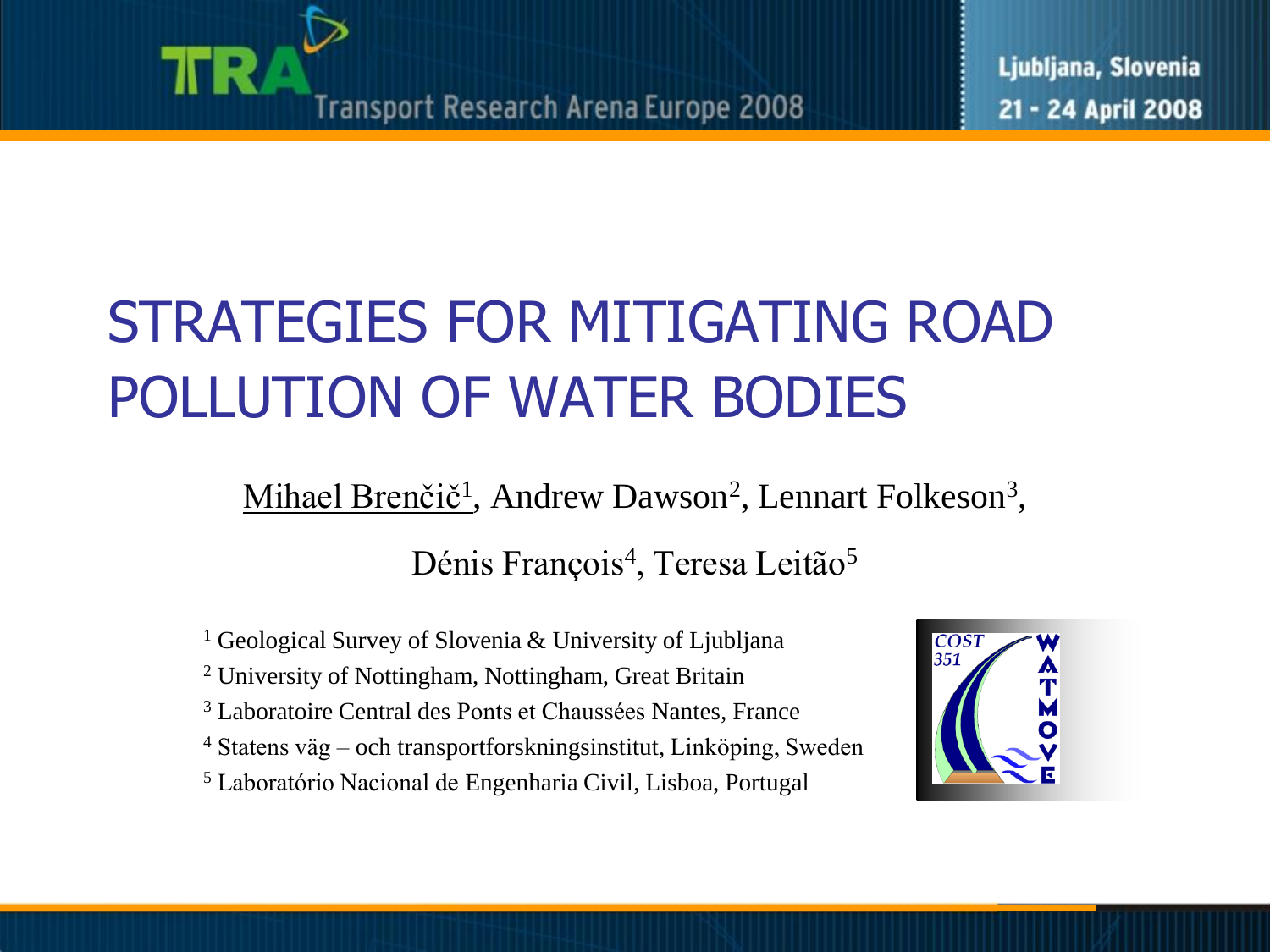

# **Outline**

TR.

- Introduction
- Starting points
- Pollution mitigation
	- Location
	- Strategies
	- Methods
- Conclusions

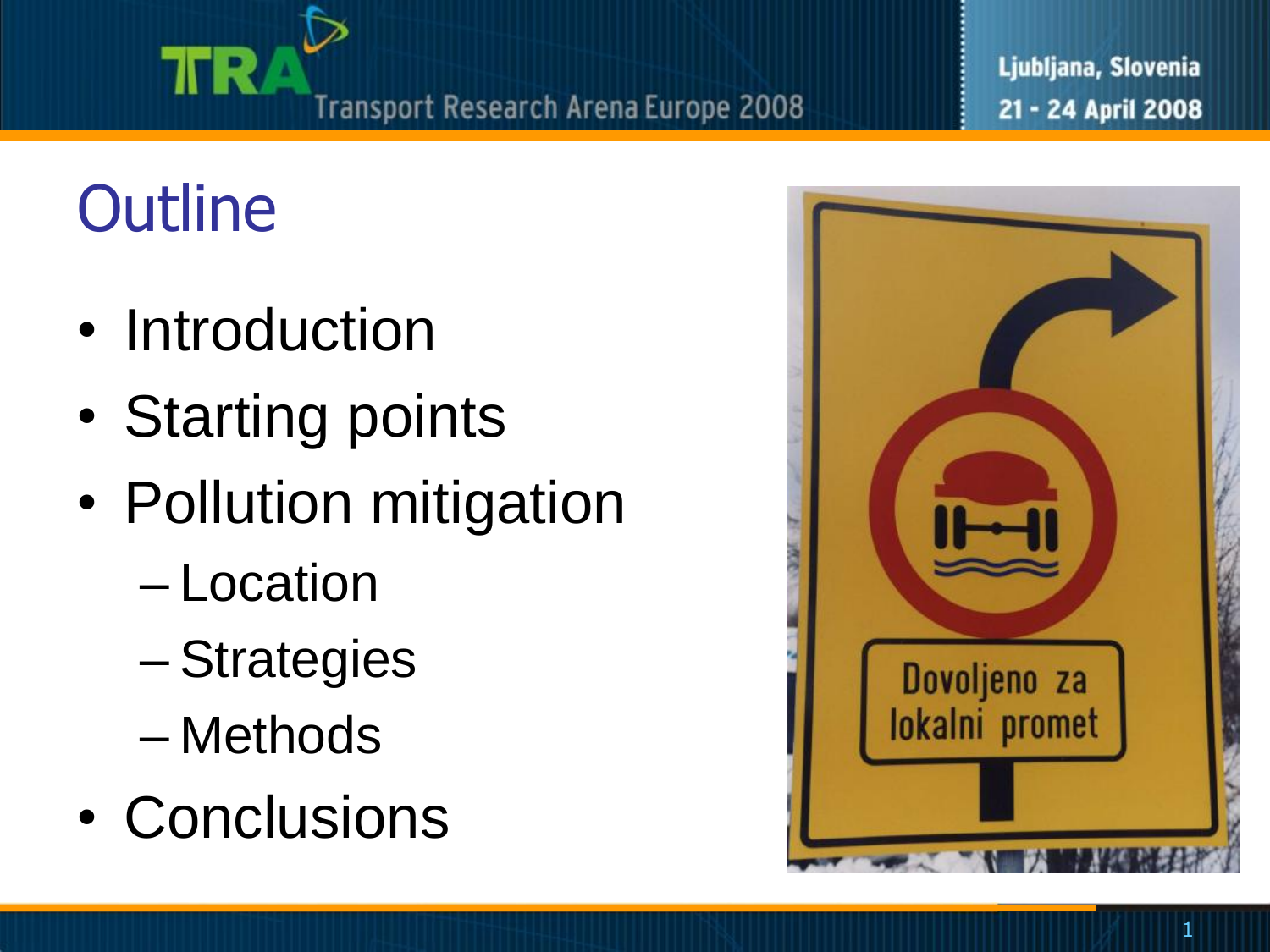

• Roads and road traffic can act as serious sources of various types of pollution.

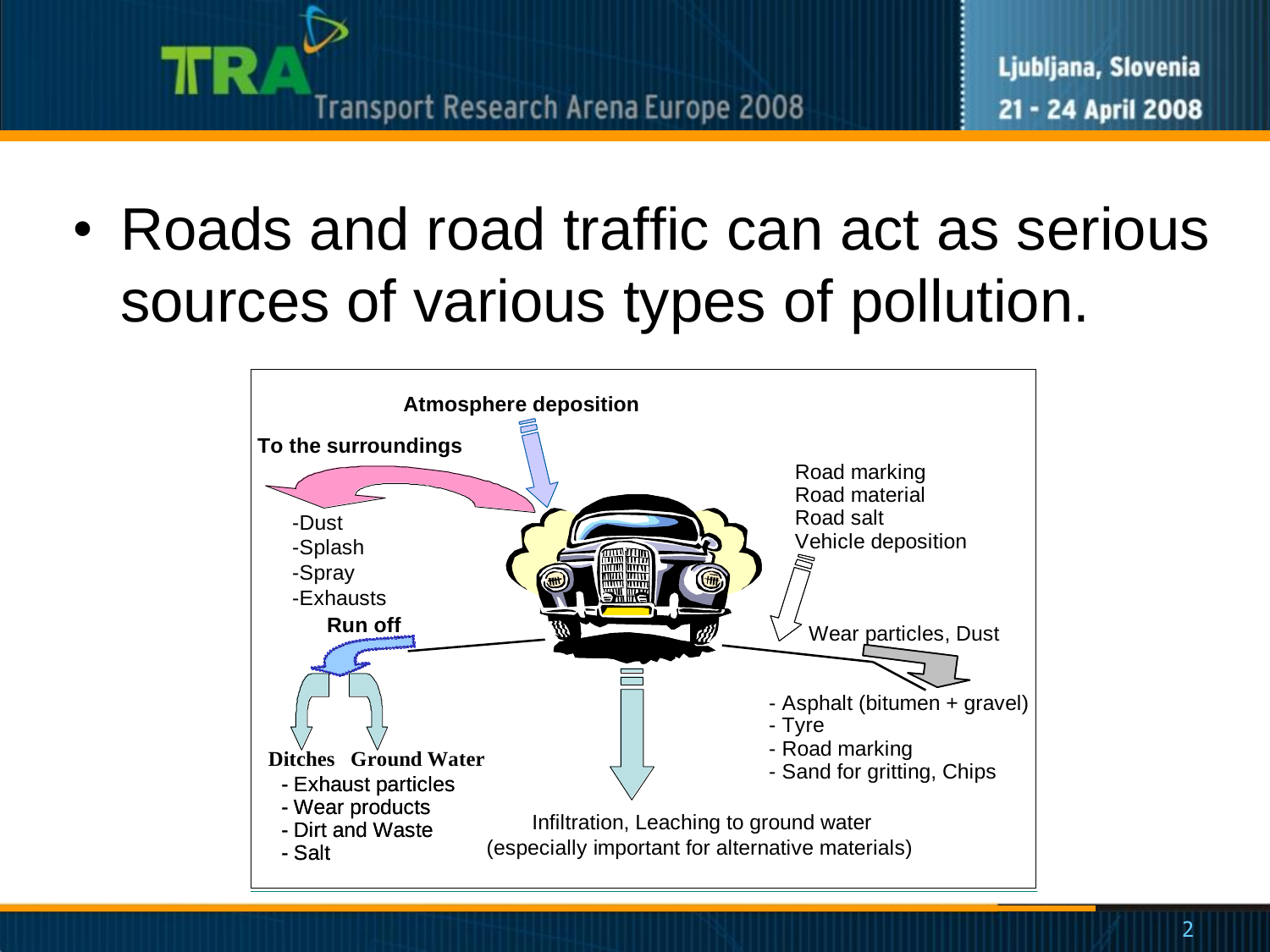#### Transport Research Arena Europe 2008

## **Introduction**

- Pollutants spread to the environment:
	- through different pathways,
	- with different transport agents,
	- and different mechanisms.
- Once pollutants are transported away from the road and traffic sources:
	- they can reach various environmental compartments,
	- where they can have detrimental effects.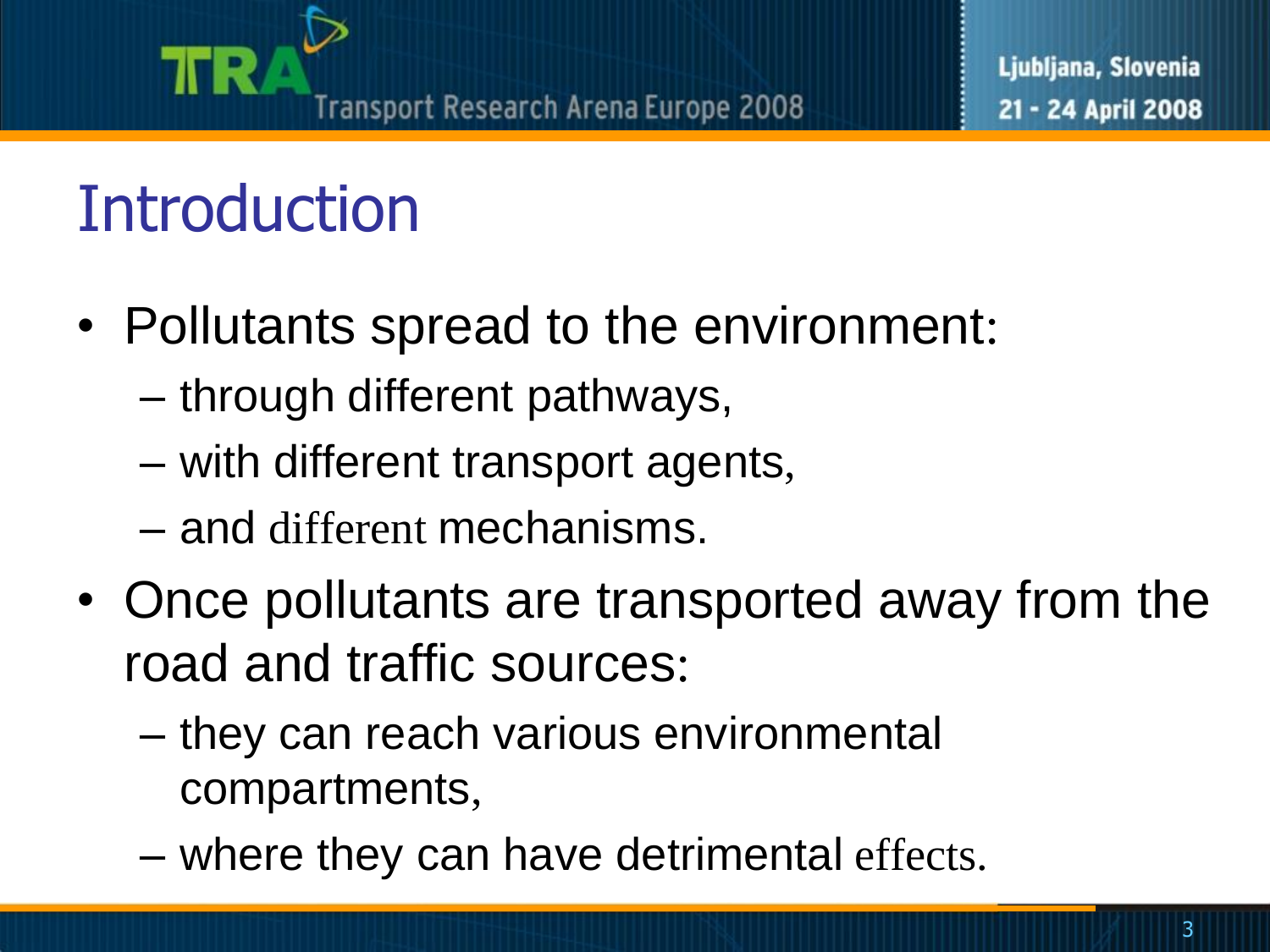

## **Introduction**

Pollution from roads and traffic must be managed and its harmful affects prevented at all stages,

– especially in **ENVIRONMENTALLY SENSITIVE AREAS**.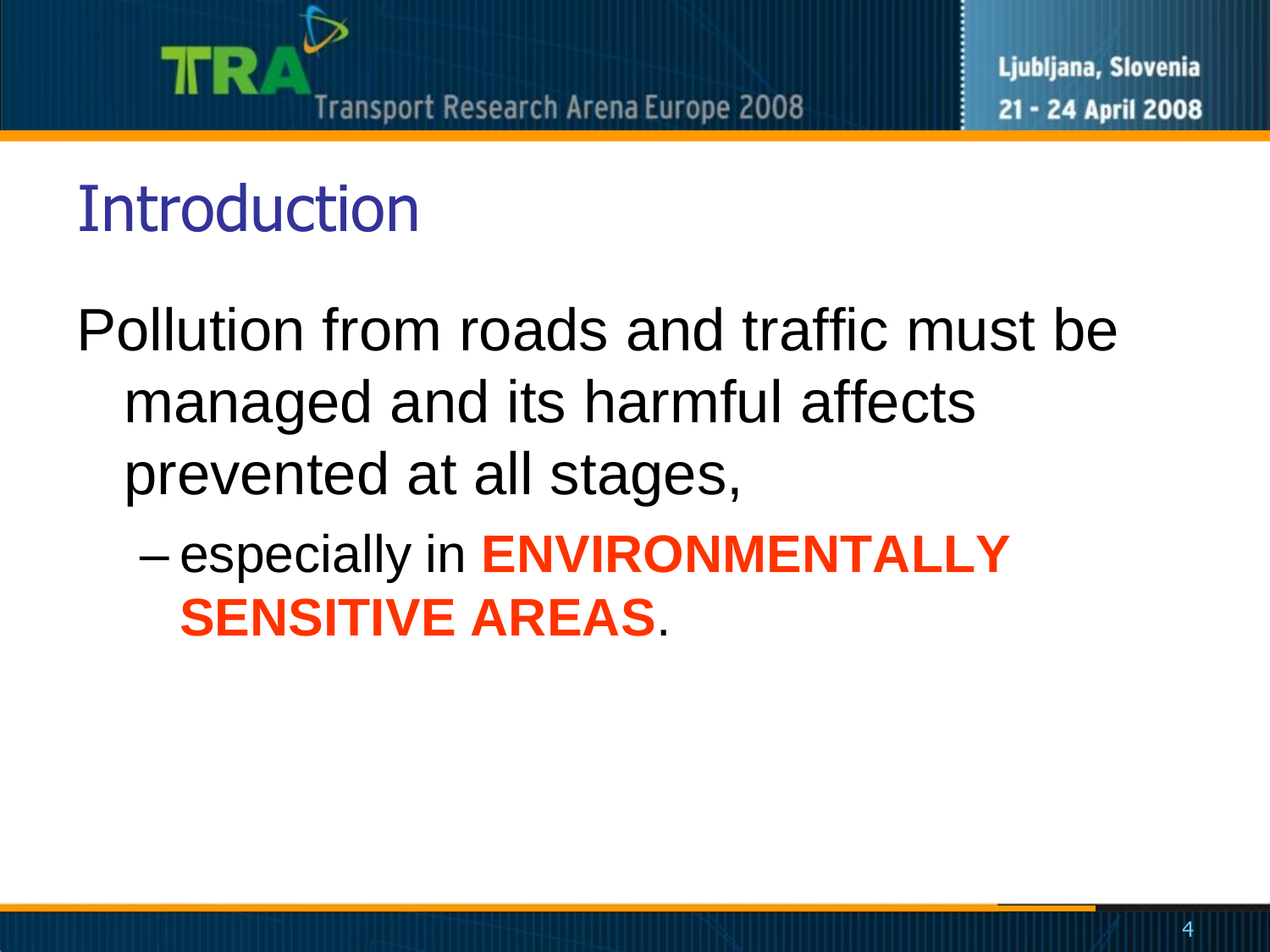# Pollution mitigation – starting points

- Pollutant fate in the particular environment should be established and it should help to estimate potential risks and hazards to water bodies pollution.
- Care must be taken that the benefit to water body is not offset by an equal or worse disbenefit to another environmental compartment.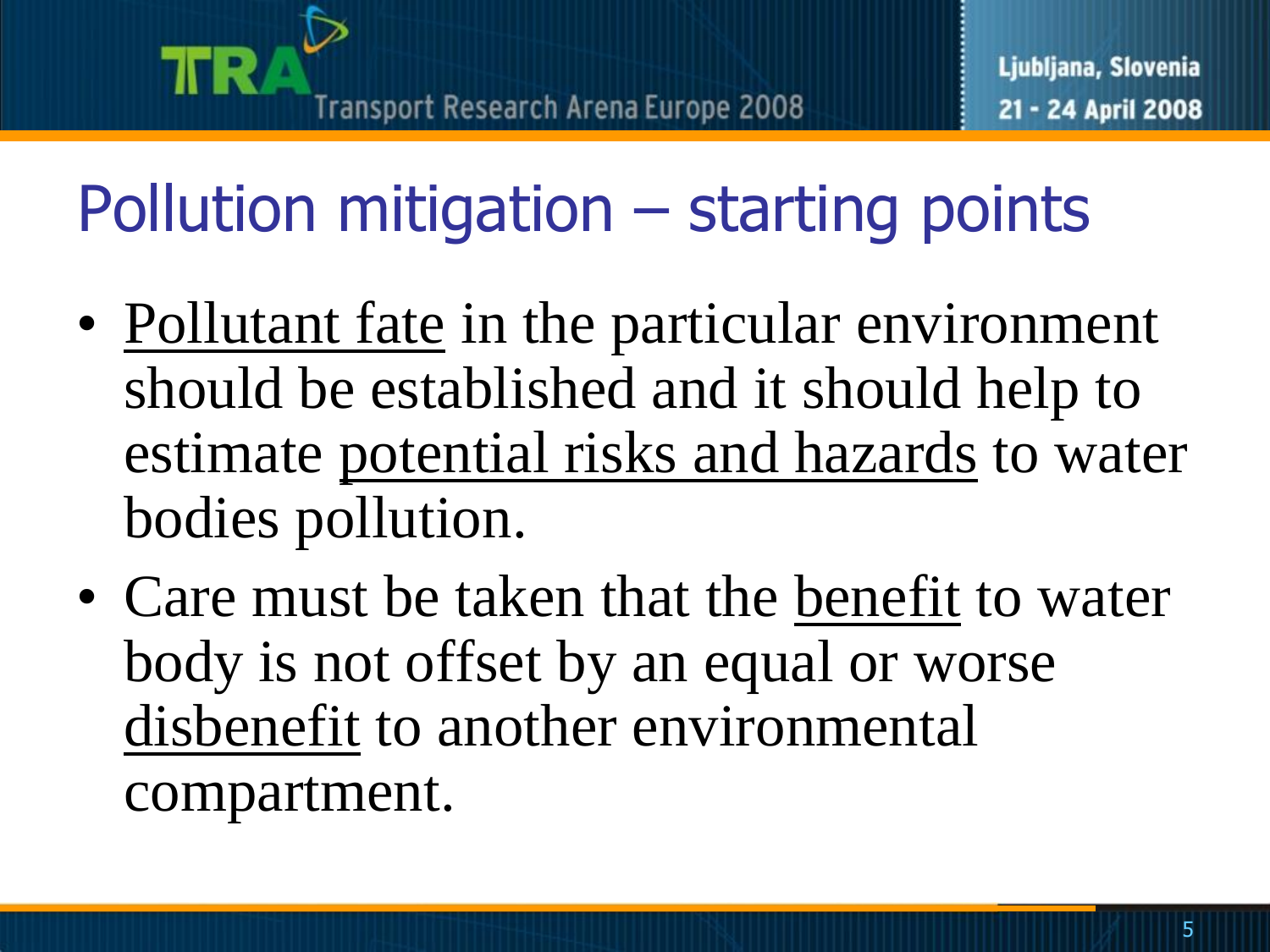# Pollution mitigation

• In general the pollution management policy is that protection of the environment should be preformed in a way that the source concentrations of contaminants are reduced as much as possible and <u>to limit</u>, or prevent completely, the appearance of contaminants in the targets.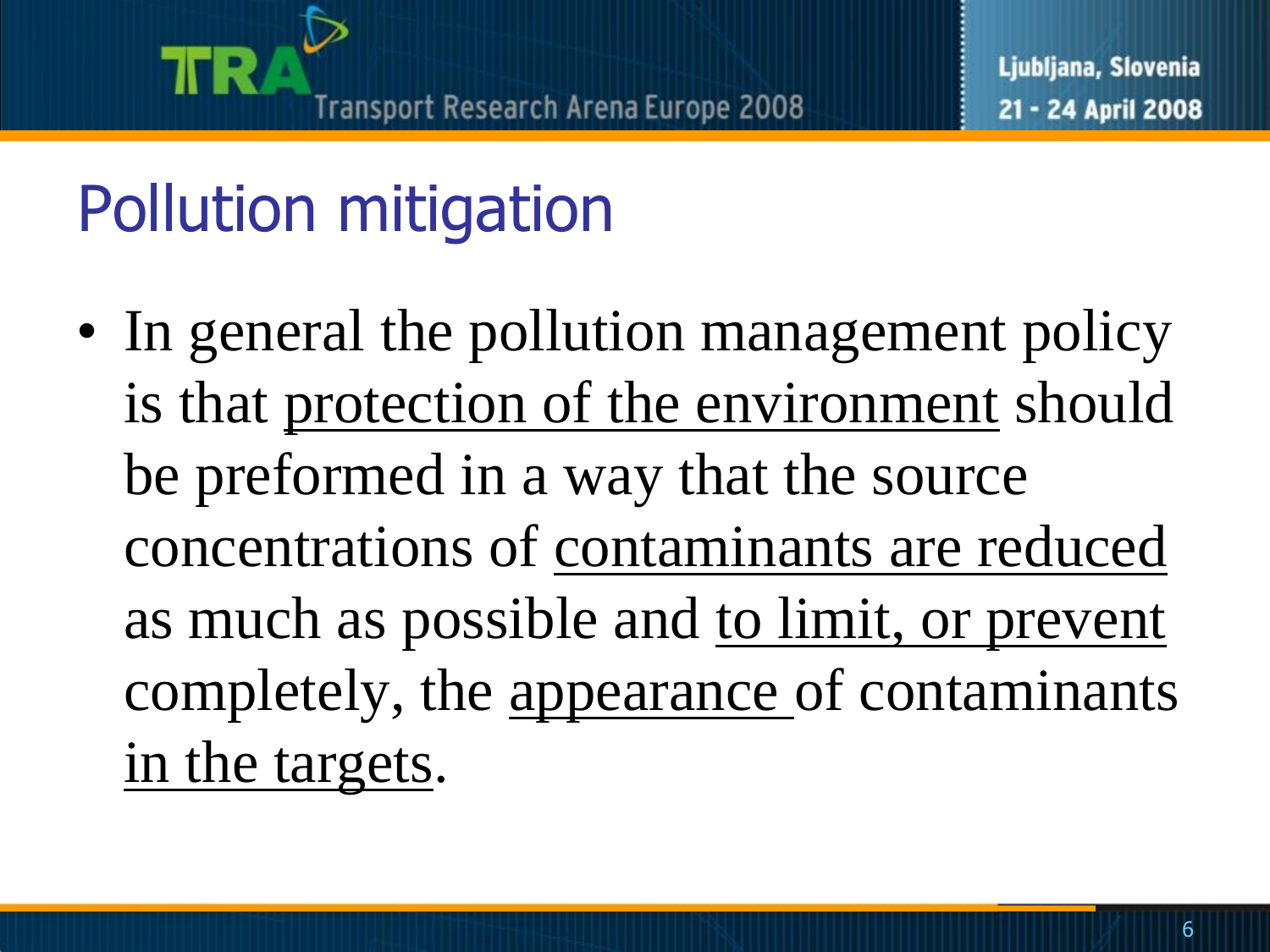

### Source – pathway - target

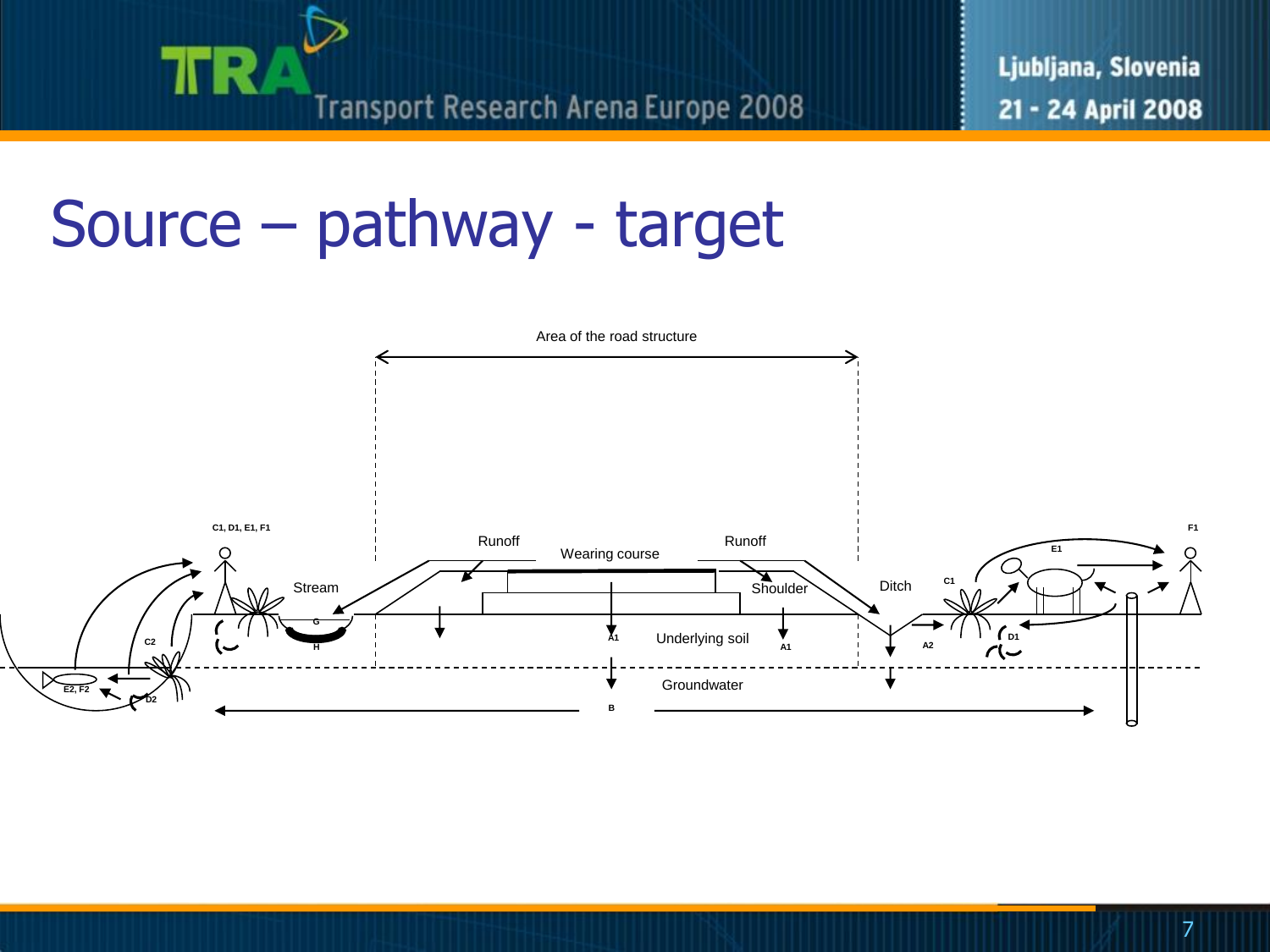

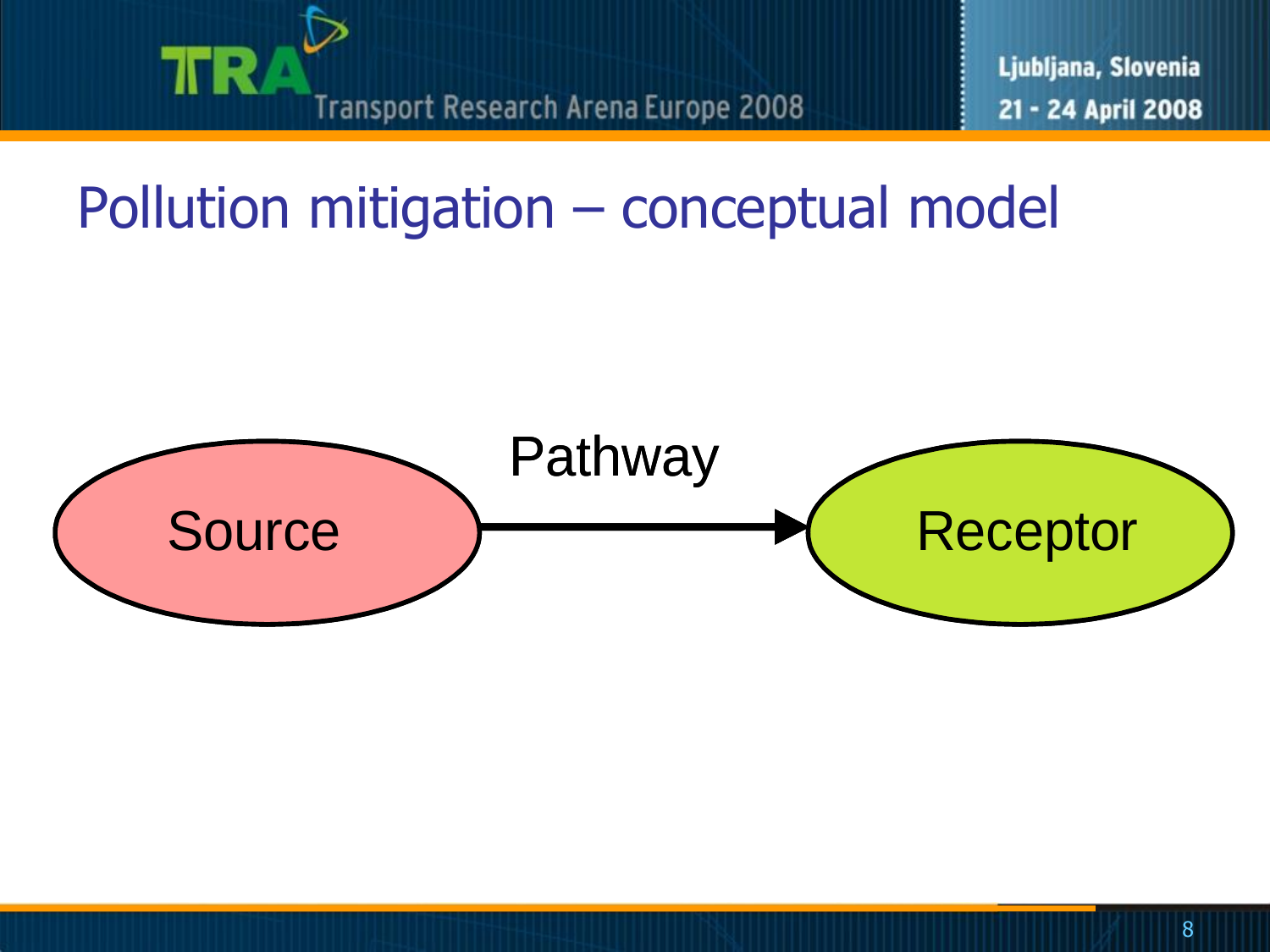

| <b>Mitigation</b>                    | <b>Mitigation method</b> |                    |
|--------------------------------------|--------------------------|--------------------|
| approach                             | <b>Ex-situ</b>           | <b>In-situ</b>     |
| <b>Mitigation at</b>                 | <b>Prevention</b>        | Prevention         |
| <b>source</b>                        | Avoidance                | <b>Reduction</b>   |
| <b>Mitigation</b><br>along Pathway   | <b>Reorientation</b>     | Interception       |
| <b>Reduction at</b><br><b>Target</b> | Compensation             | <b>Remediation</b> |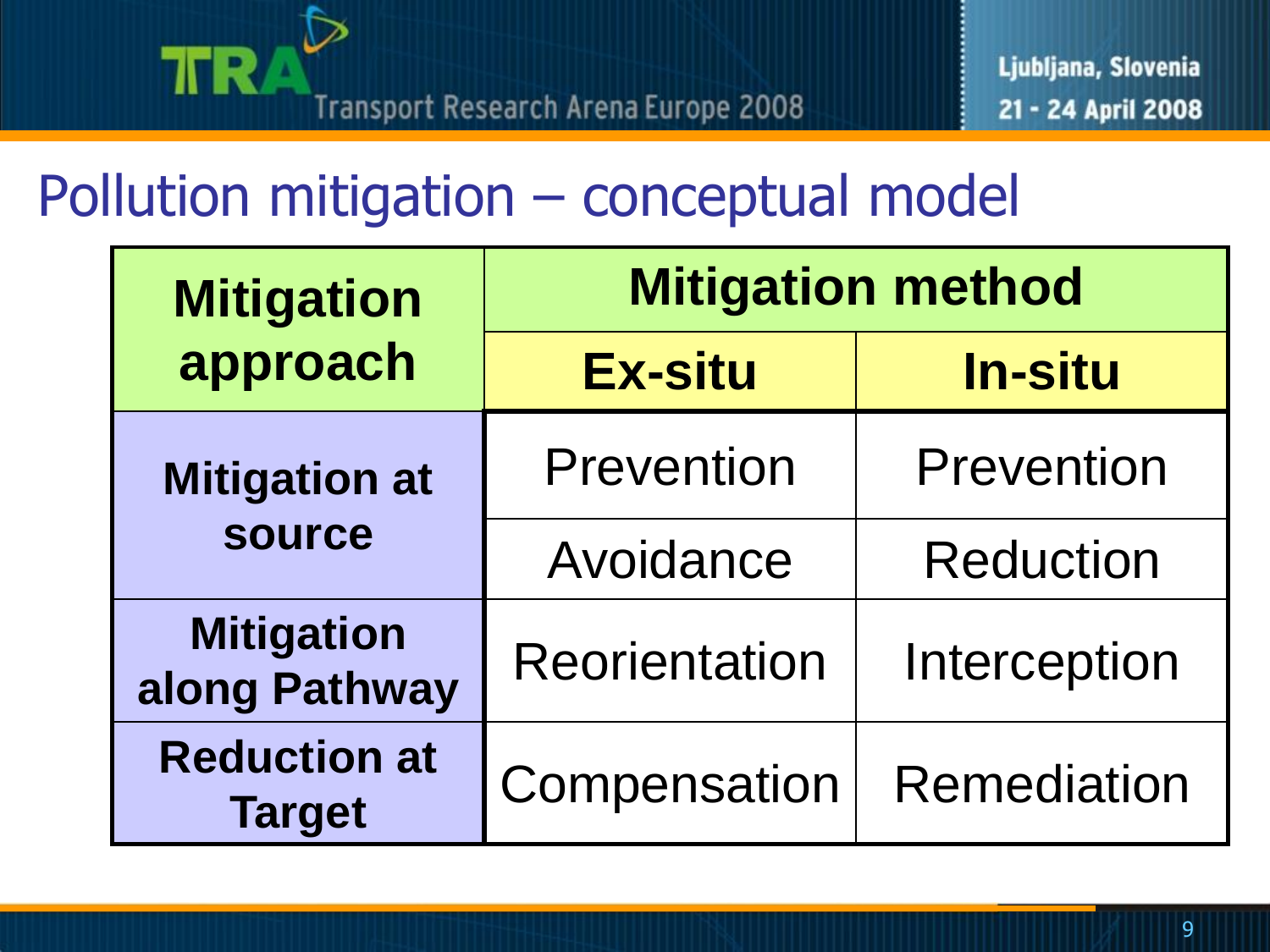### Location of intervention measures

- $Ex situ$  methods are implemented externally as non - technical measures or as technical measures performed on places that are not part of near road environment.
- In situ methods can be defined as mitigation methods implemented on the road or it's near vicinity,
	- intervention measures,
	- non intervention measures.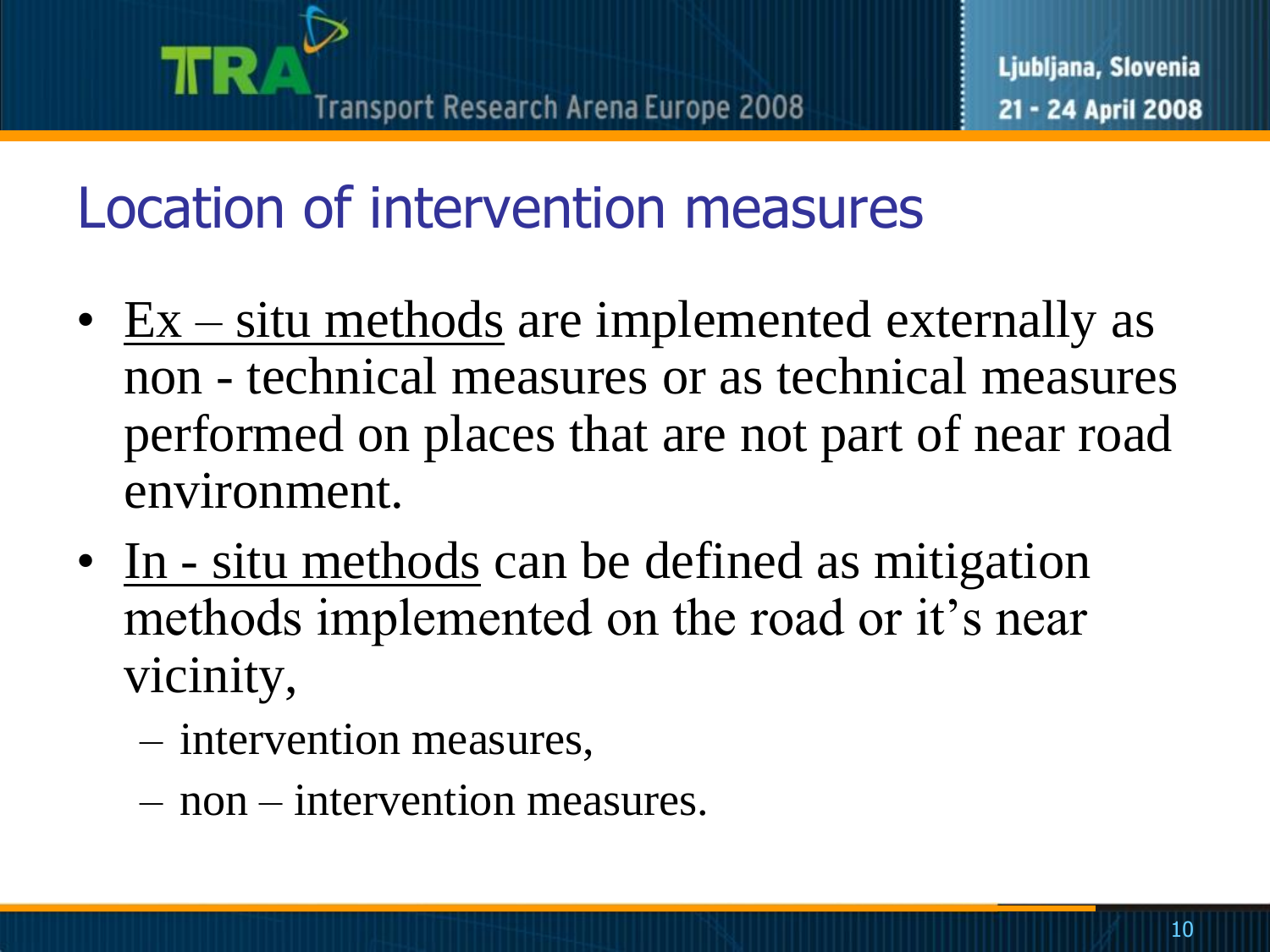

| <b>Mitigation</b>                    | <b>Mitigation method</b> |                    |
|--------------------------------------|--------------------------|--------------------|
| approach                             | Ex-situ                  | <b>In-situ</b>     |
| Mitigation at                        | <b>Prevention</b>        | <b>Prevention</b>  |
| source                               | Avoidance                | <b>Reduction</b>   |
| <b>Mitigation along</b><br>Pathway   | <b>Reorientation</b>     | Interception       |
| <b>Reduction at</b><br><b>Target</b> | Compensation             | <b>Remediation</b> |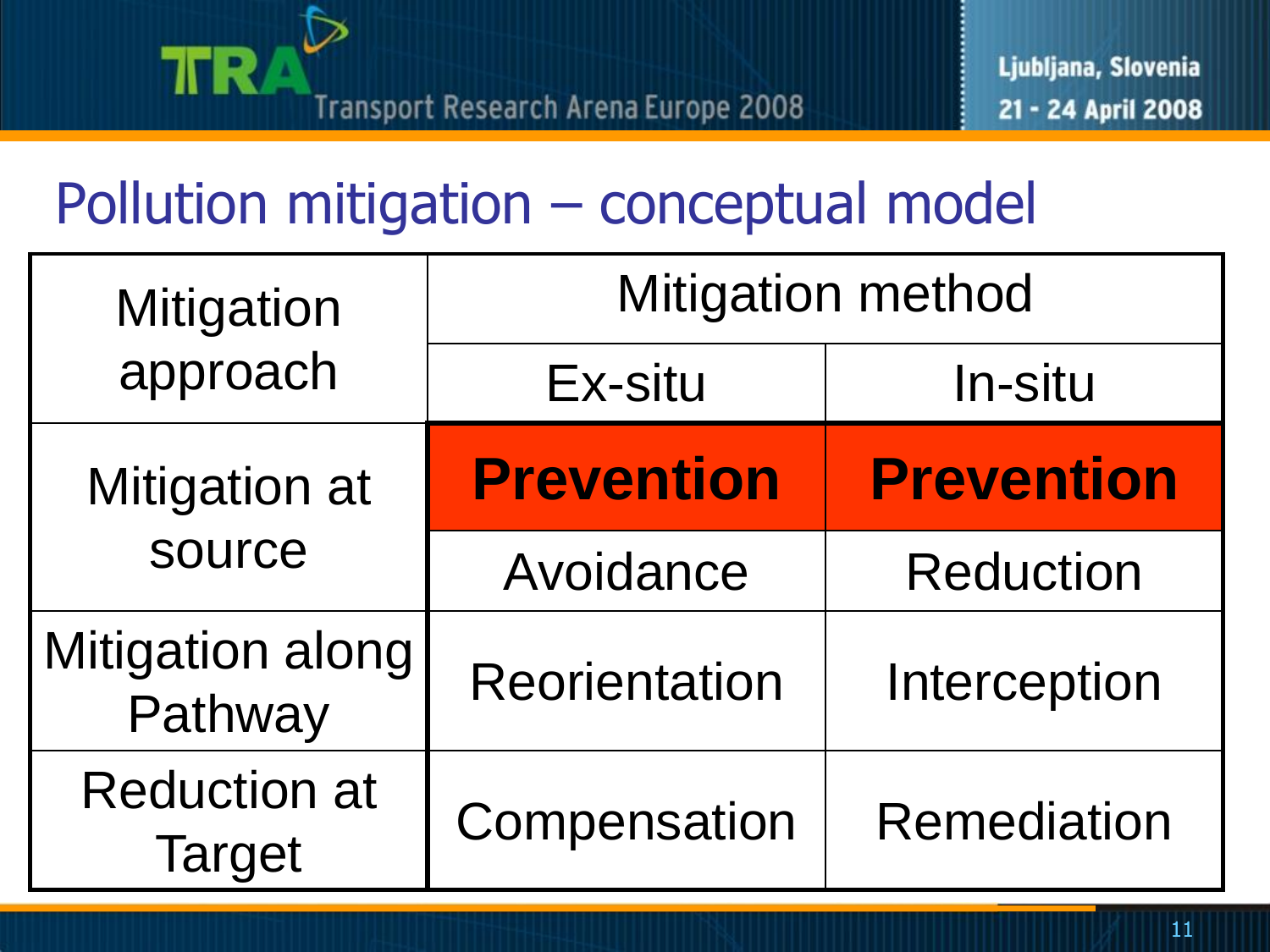### Prevention

- Prevention methods are in general applied to stop emissions of pollutants in the environment or at particular environmental sensitive areas,
	- banning of leaded fuel,
	- banning the use of road de-icing agents on the environmental sensitive areas.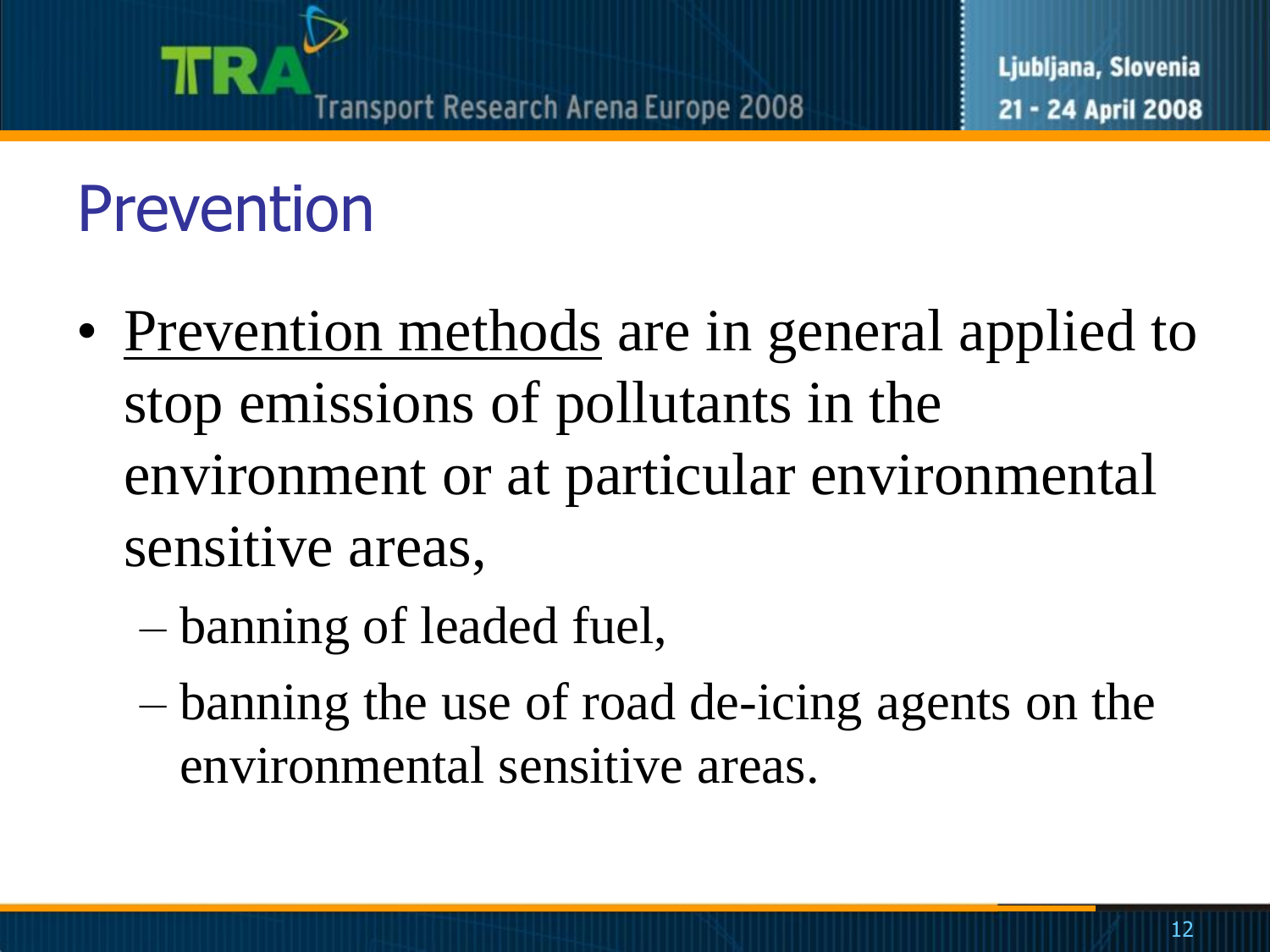

| <b>Mitigation</b>                    | <b>Mitigation method</b> |                    |
|--------------------------------------|--------------------------|--------------------|
| approach                             | Ex-situ                  | In-situ            |
| <b>Mitigation at</b><br>source       | Prevention               | Prevention         |
|                                      | <b>Avoidance</b>         | <b>Reduction</b>   |
| <b>Mitigation along</b><br>Pathway   | <b>Reorientation</b>     | Interception       |
| <b>Reduction at</b><br><b>Target</b> | Compensation             | <b>Remediation</b> |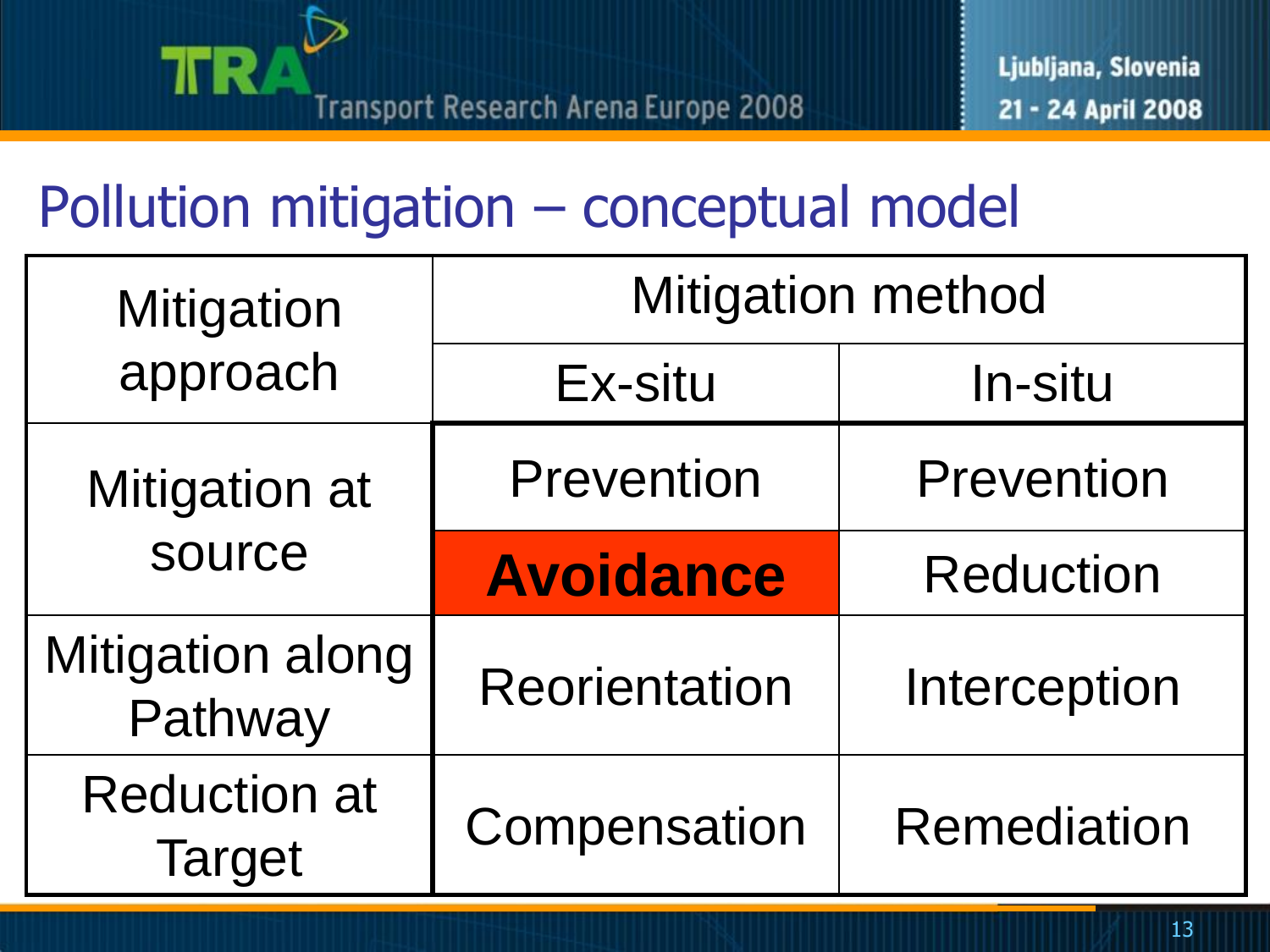## Avoidance

- Avoidance methods can be in general defined as special design procedures mainly connected with road alignment that avoids crossing environmental sensitive area,
	- a road may be longer in order to avoid a particularly sensitive ground water body leading to greater construction costs and ongoing fuel consumption costs.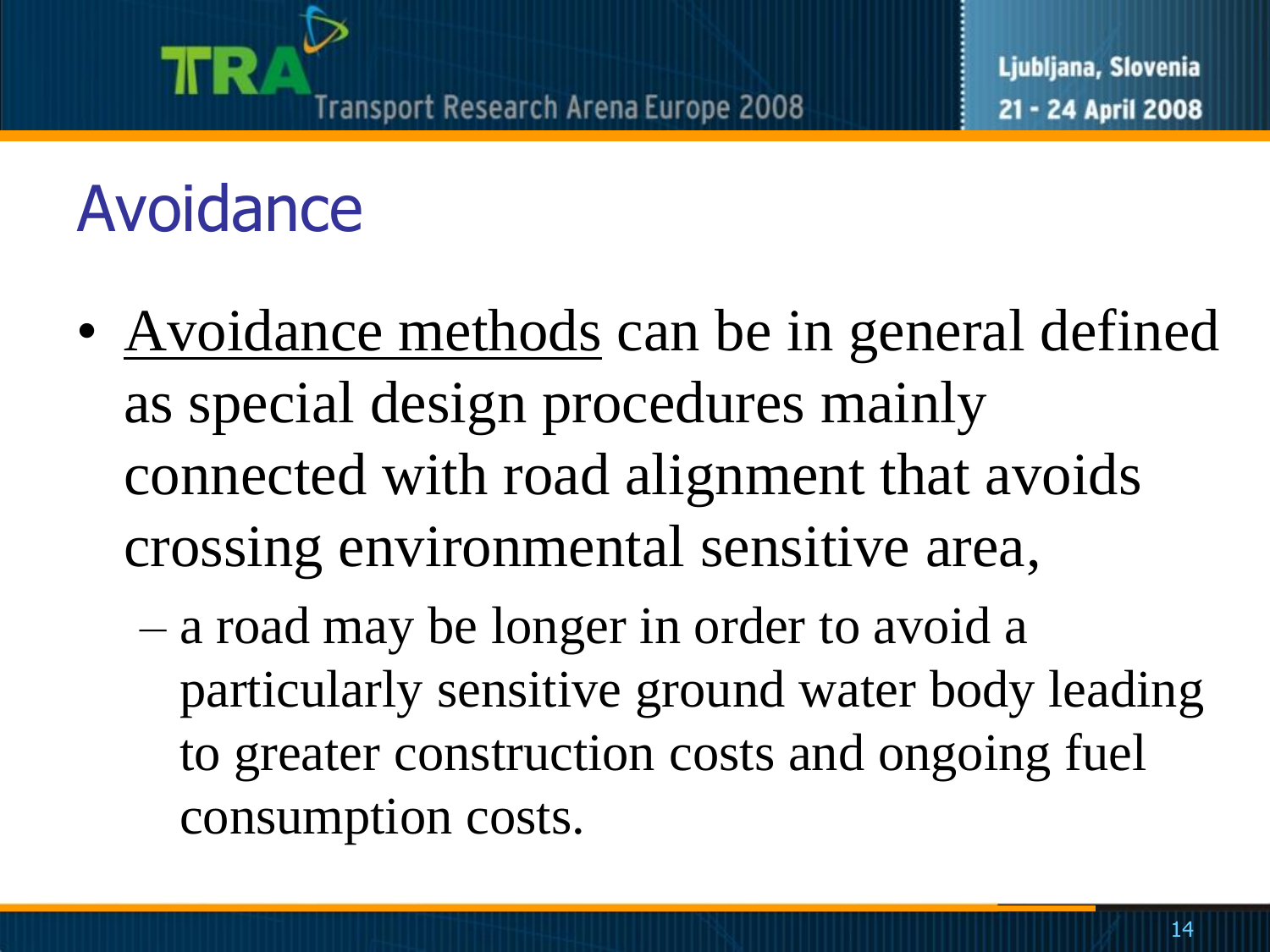

| Mitigation<br>approach               | <b>Mitigation method</b> |                    |
|--------------------------------------|--------------------------|--------------------|
|                                      | Ex-situ                  | <b>In-situ</b>     |
| <b>Mitigation at</b><br>source       | <b>Prevention</b>        | <b>Prevention</b>  |
|                                      | Avoidance                | <b>Reduction</b>   |
| Mitigation along<br>Pathway          | <b>Reorientation</b>     | Interception       |
| <b>Reduction at</b><br><b>Target</b> | Compensation             | <b>Remediation</b> |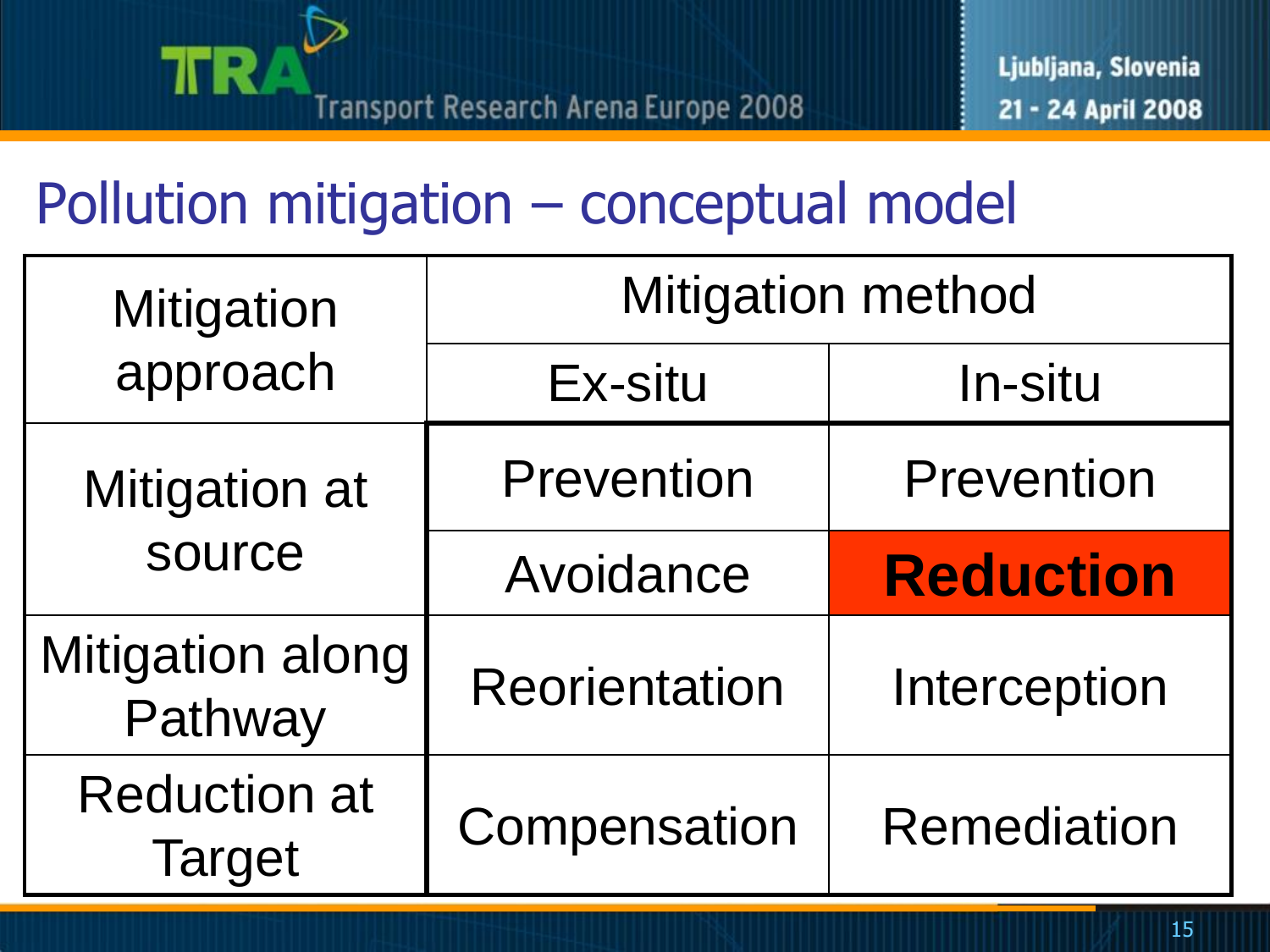## Reduction

- Reduction methods are those that are implemented in the case when emissions from roads and road environment cannot be stopped,
	- traffic restrictions such are travel velocity reductions,
	- reduction of traffic flow.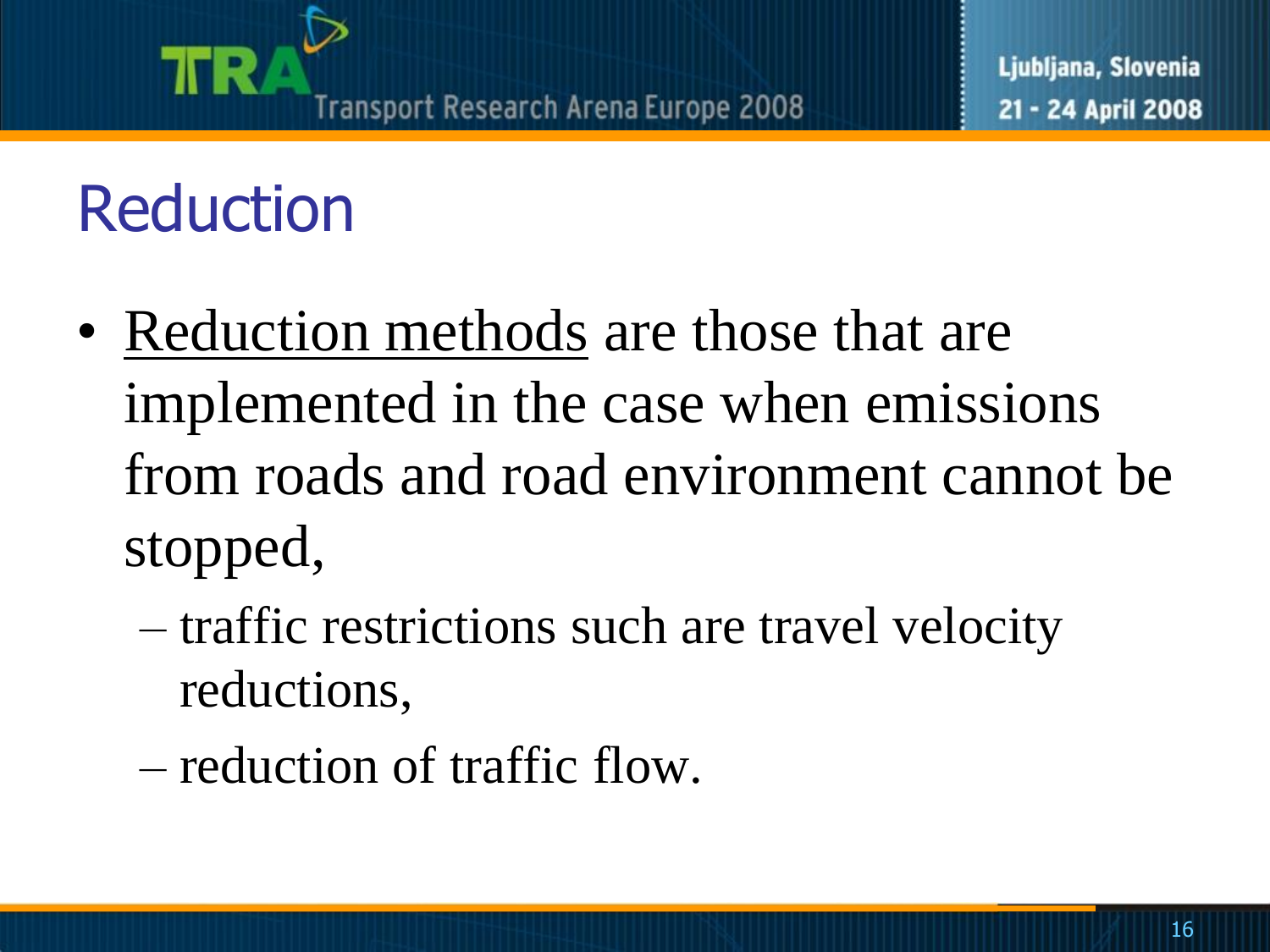

| <b>Mitigation</b>                  | <b>Mitigation method</b> |                    |
|------------------------------------|--------------------------|--------------------|
| approach                           | Ex-situ                  | In-situ            |
| <b>Mitigation at</b>               | <b>Prevention</b>        | <b>Prevention</b>  |
| source                             | Avoidance                | <b>Reduction</b>   |
| <b>Mitigation along</b><br>Pathway | Reorientation            | Interception       |
| <b>Reduction at</b><br>Target      | Compensation             | <b>Remediation</b> |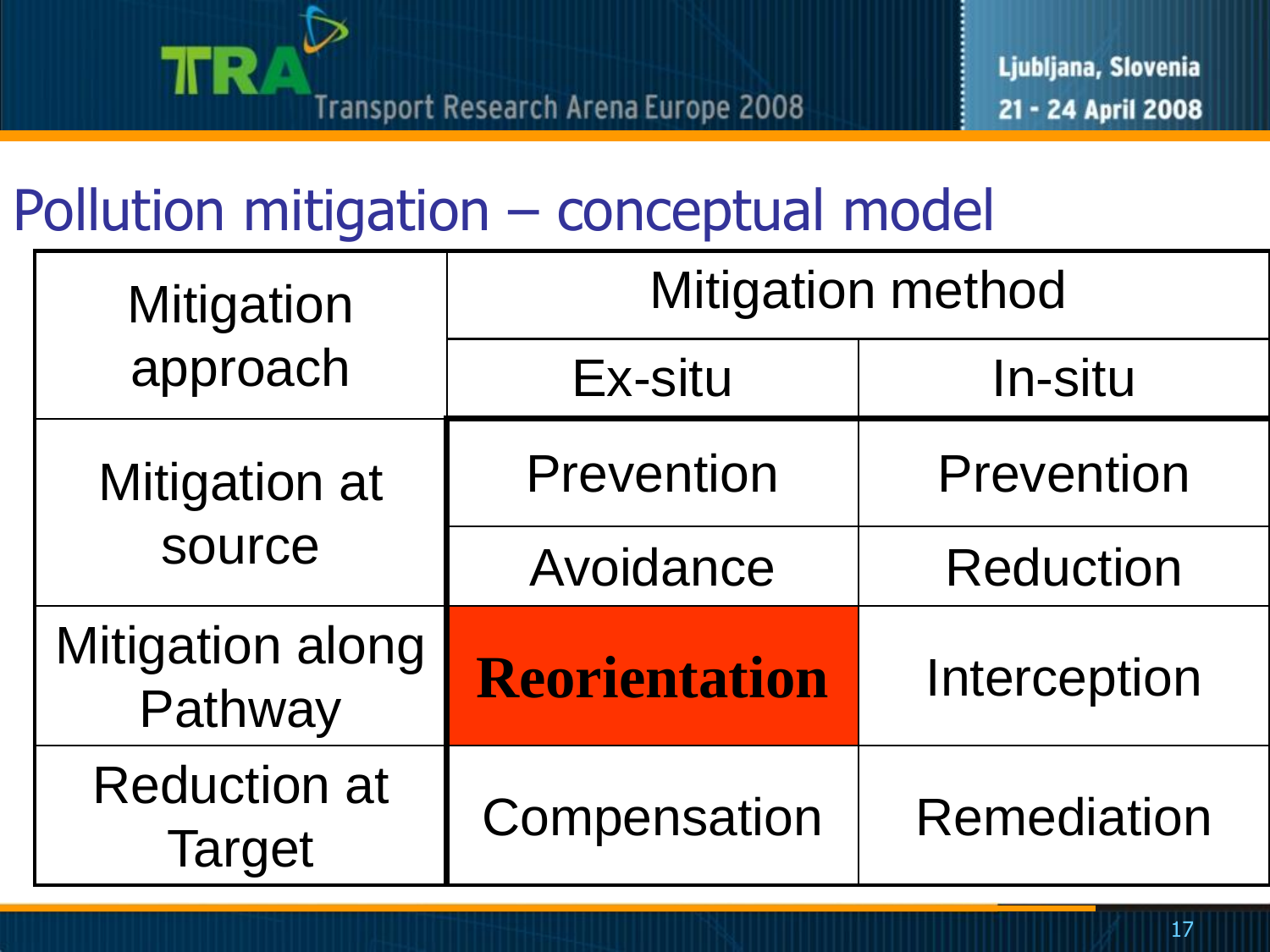## Reorientation

- Reorientation methods divert water that was polluted at the road surface or inside the pavement out of the area sensitive to water pollution or it they divert locally to the runoff treatment facilities where water is intercepted and treated,
	- watertight drainage systems that divert run-off water.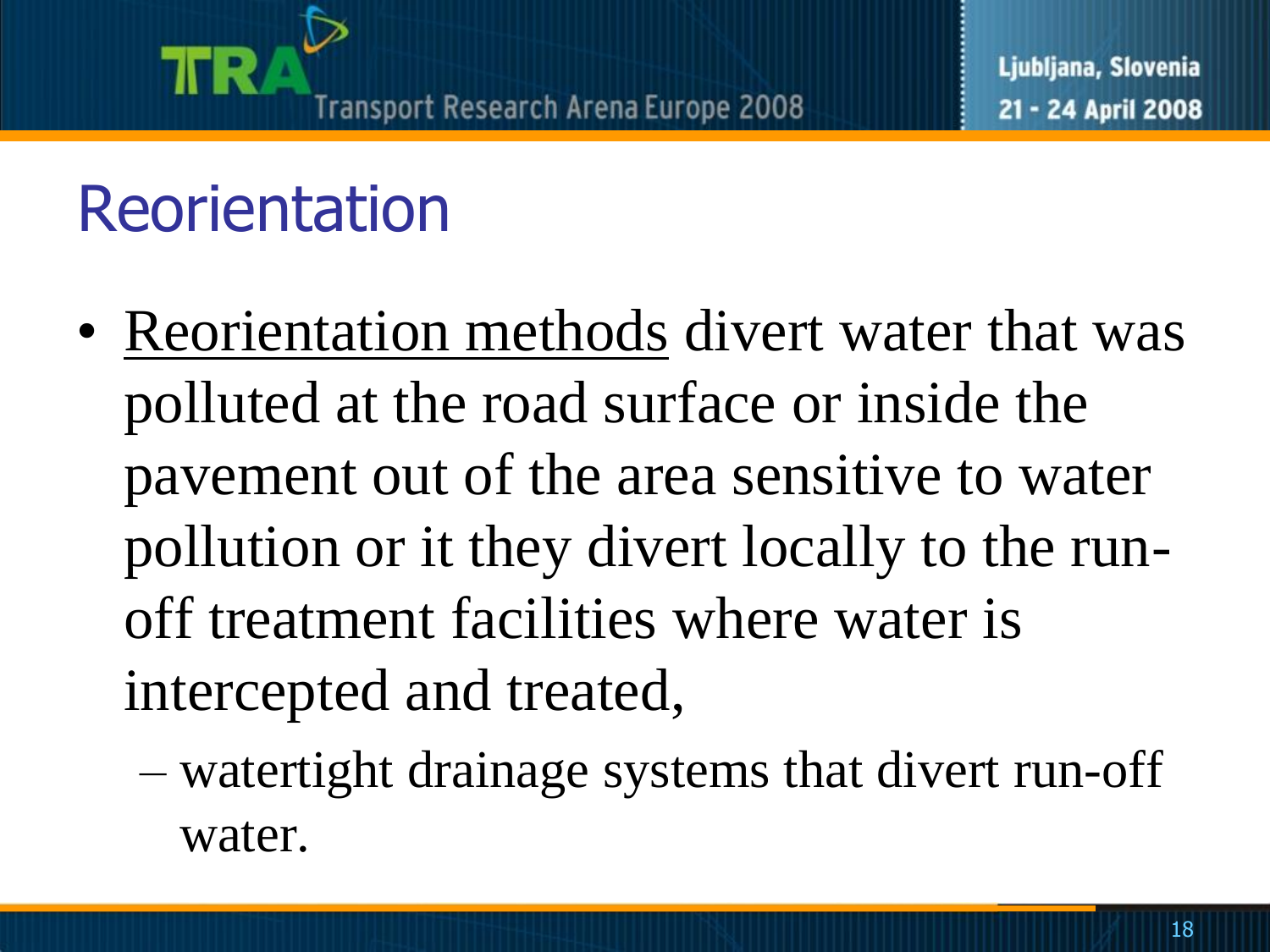

| <b>Mitigation</b><br>approach        | <b>Mitigation method</b> |                     |
|--------------------------------------|--------------------------|---------------------|
|                                      | Ex-situ                  | In-situ             |
| Mitigation at<br>source              | <b>Prevention</b>        | <b>Prevention</b>   |
|                                      | Avoidance                | <b>Reduction</b>    |
| <b>Mitigation along</b><br>Pathway   | <b>Reorientation</b>     | <b>Interception</b> |
| <b>Reduction at</b><br><b>Target</b> | Compensation             | <b>Remediation</b>  |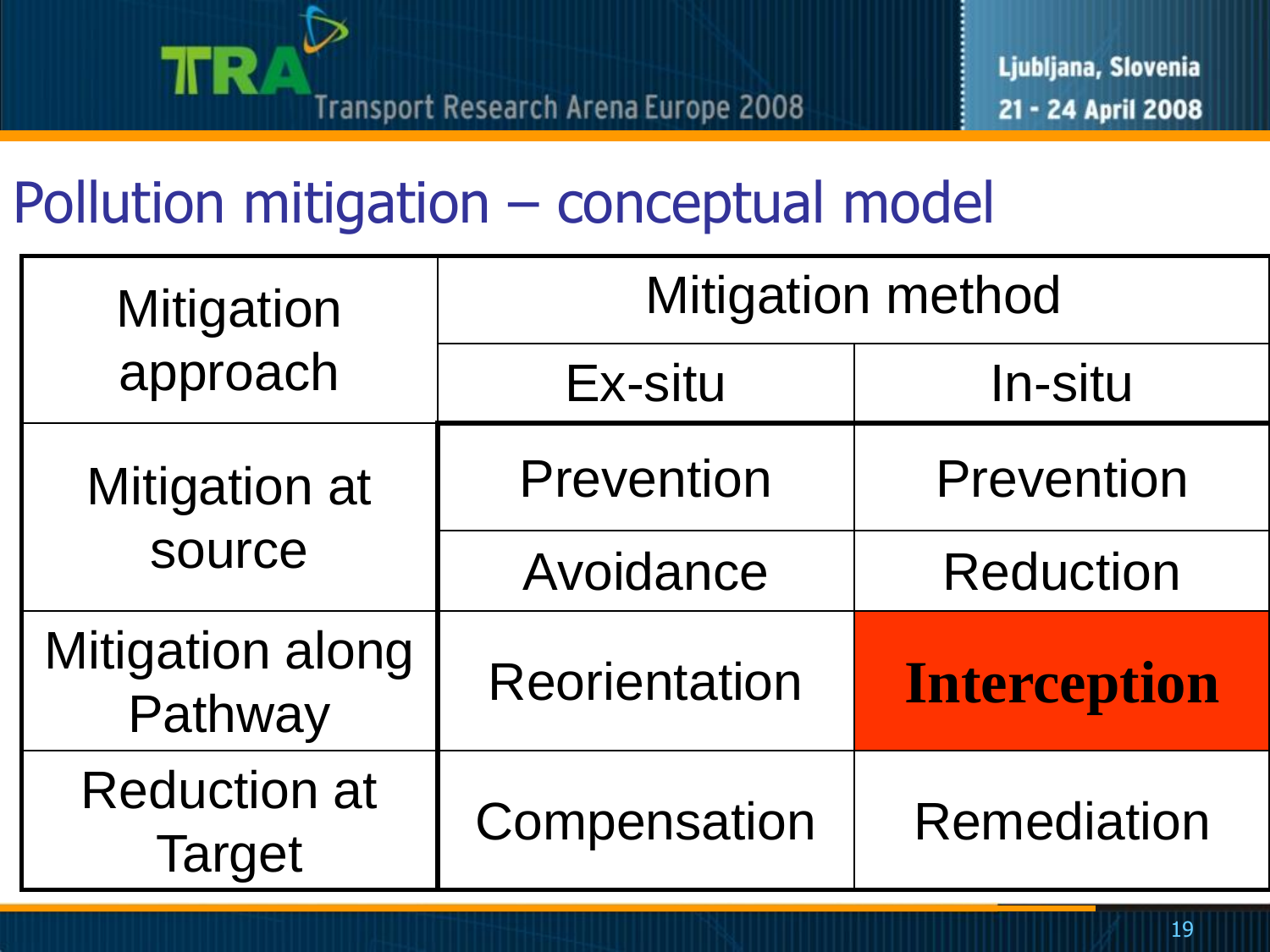# Interception

- Interception methods are technical measures that enable interception of pollutant flux,
	- run-off treatment facilities (e.g. detention ponds)
	- absorption barriers (e.g. reactive barriers).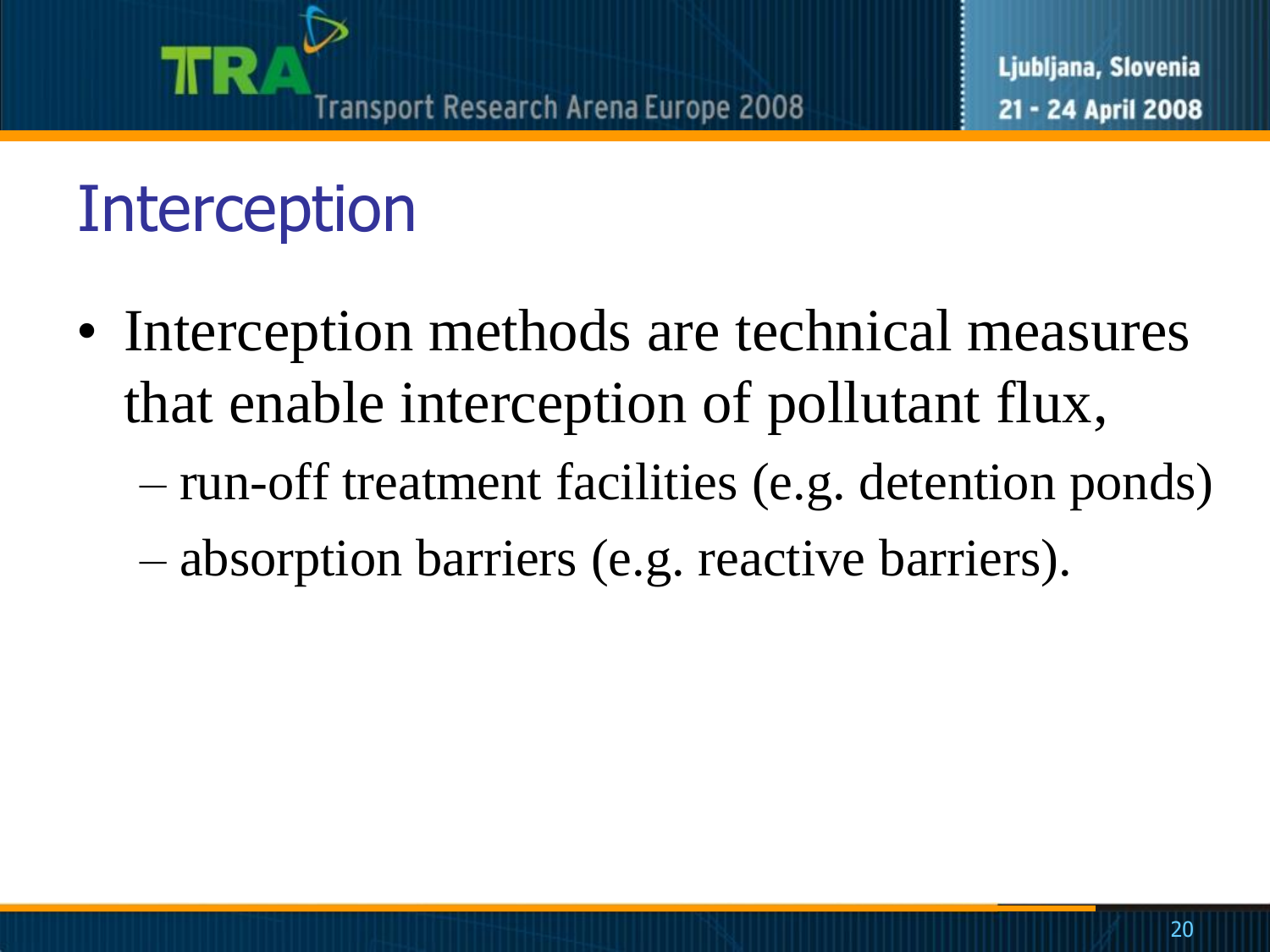

| <b>Mitigation</b>                    | <b>Mitigation method</b> |                    |
|--------------------------------------|--------------------------|--------------------|
| approach                             | Ex-situ                  | In-situ            |
| <b>Mitigation at</b><br>source       | <b>Prevention</b>        | <b>Prevention</b>  |
|                                      | Avoidance                | <b>Reduction</b>   |
| <b>Mitigation along</b><br>Pathway   | <b>Reorientation</b>     | Interception       |
| <b>Reduction at</b><br><b>Target</b> | <b>Compensation</b>      | <b>Remediation</b> |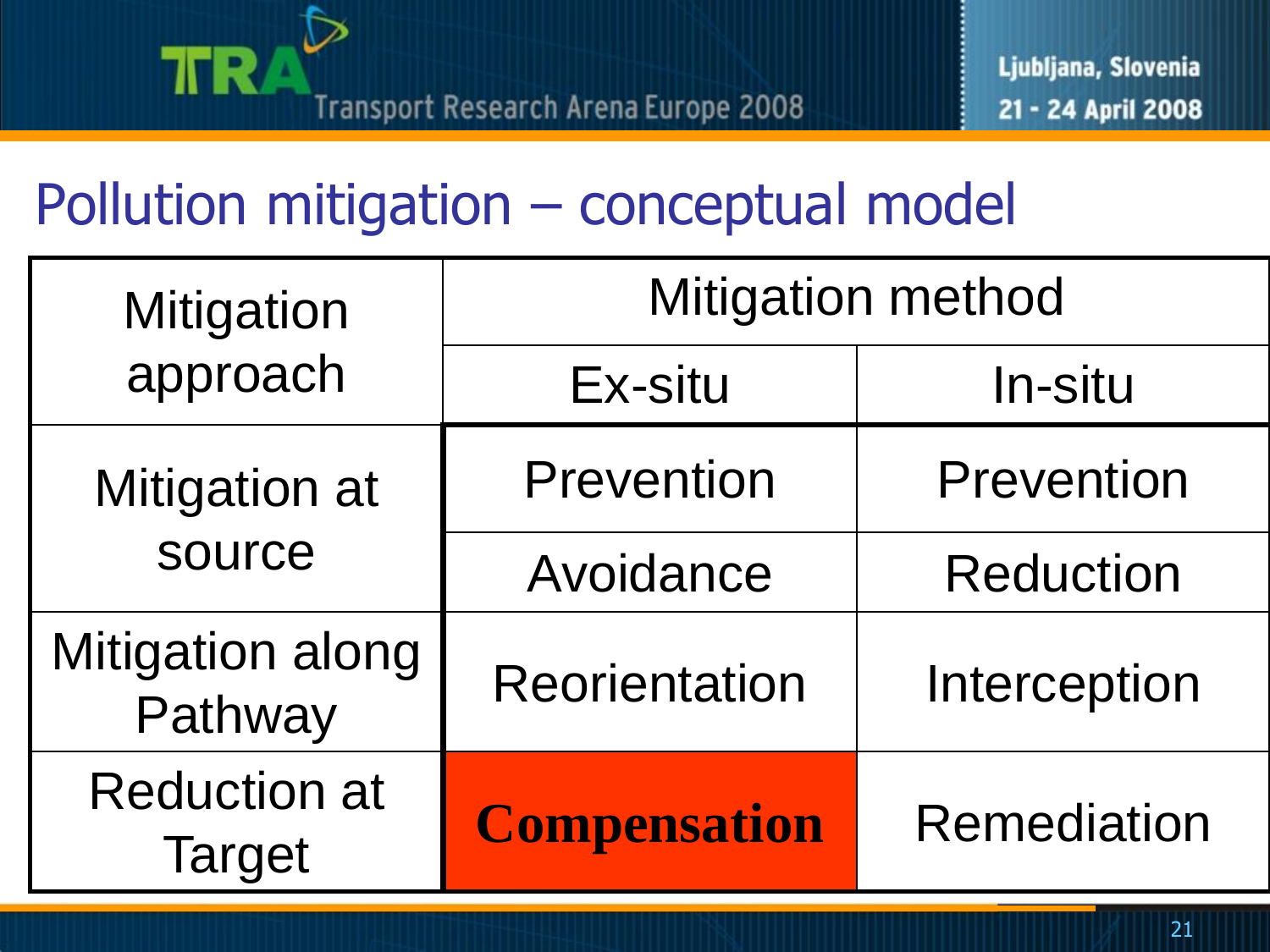

# **Compensation**

- Compensation methods are economic measures or replacement measures.
	- As an economic measure compensation methods are applied as indemnity to the owners of the land crossing by road or influenced by it.
	- As a replacement measure the case that road construction and all the consequences of it damage particular habitat or water body.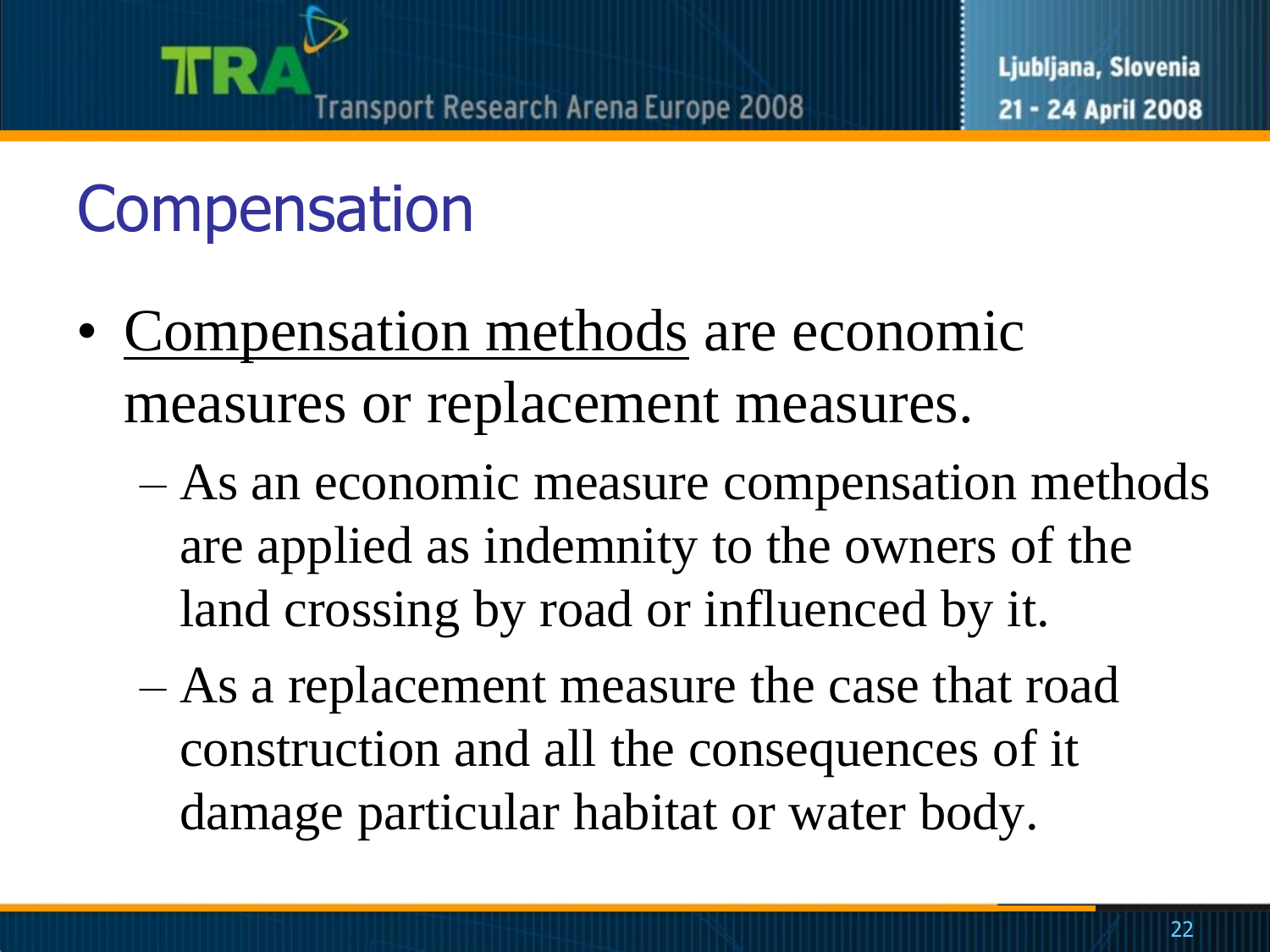

| <b>Mitigation</b>                    | <b>Mitigation method</b> |                    |
|--------------------------------------|--------------------------|--------------------|
| approach                             | Ex-situ                  | In-situ            |
| <b>Mitigation at</b>                 | <b>Prevention</b>        | <b>Prevention</b>  |
| source                               | Avoidance                | <b>Reduction</b>   |
| <b>Mitigation along</b><br>Pathway   | Reorientation            | Interception       |
| <b>Reduction at</b><br><b>Target</b> | Compensation             | <b>Remediation</b> |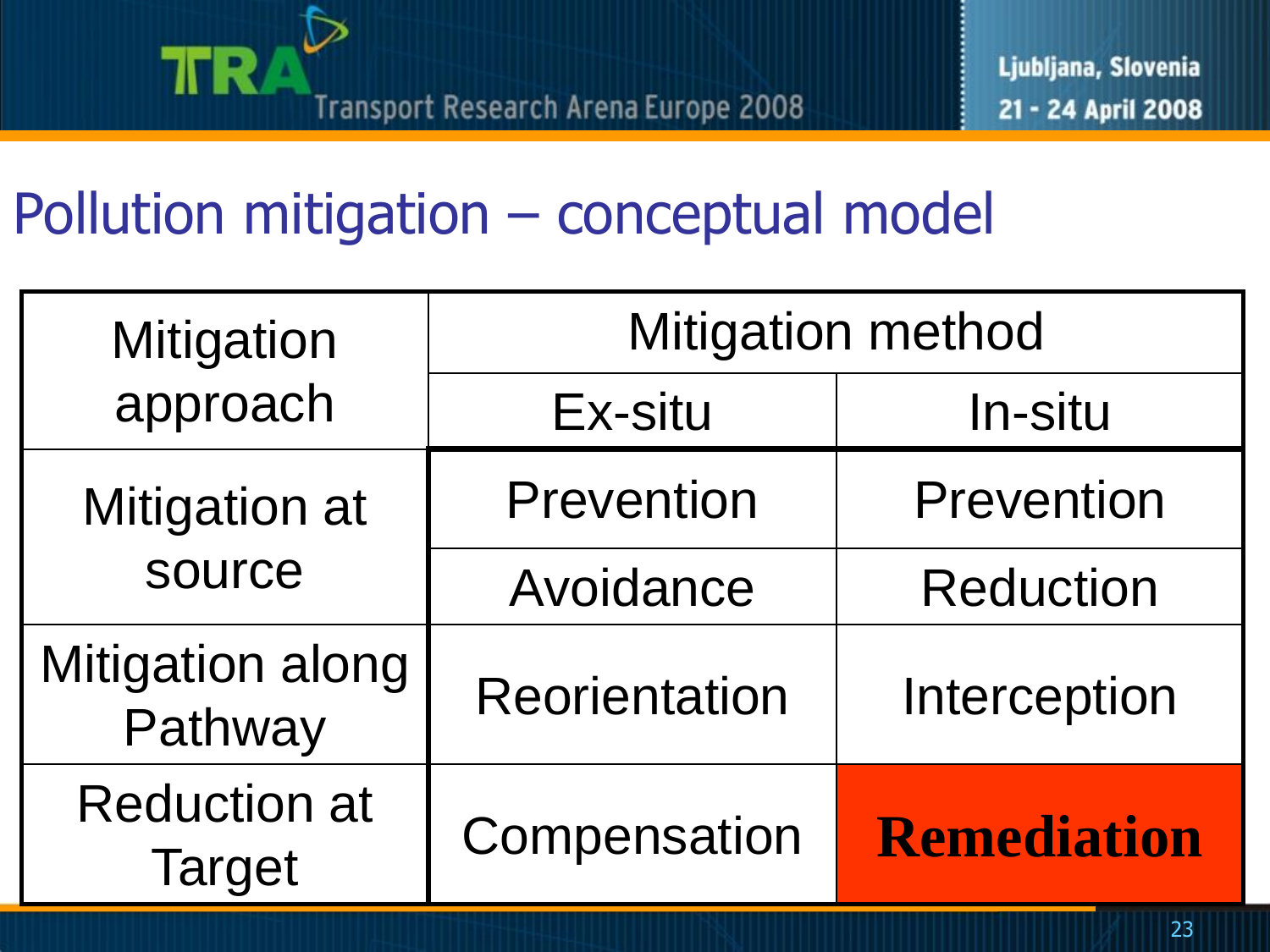

## Remediation

- Remediation methods are only feasible when some deleterious and adverse effects appeared at environmental targets.
- These methods can be understood only as uttermost at incidents when previous mitigation measures were not successful.